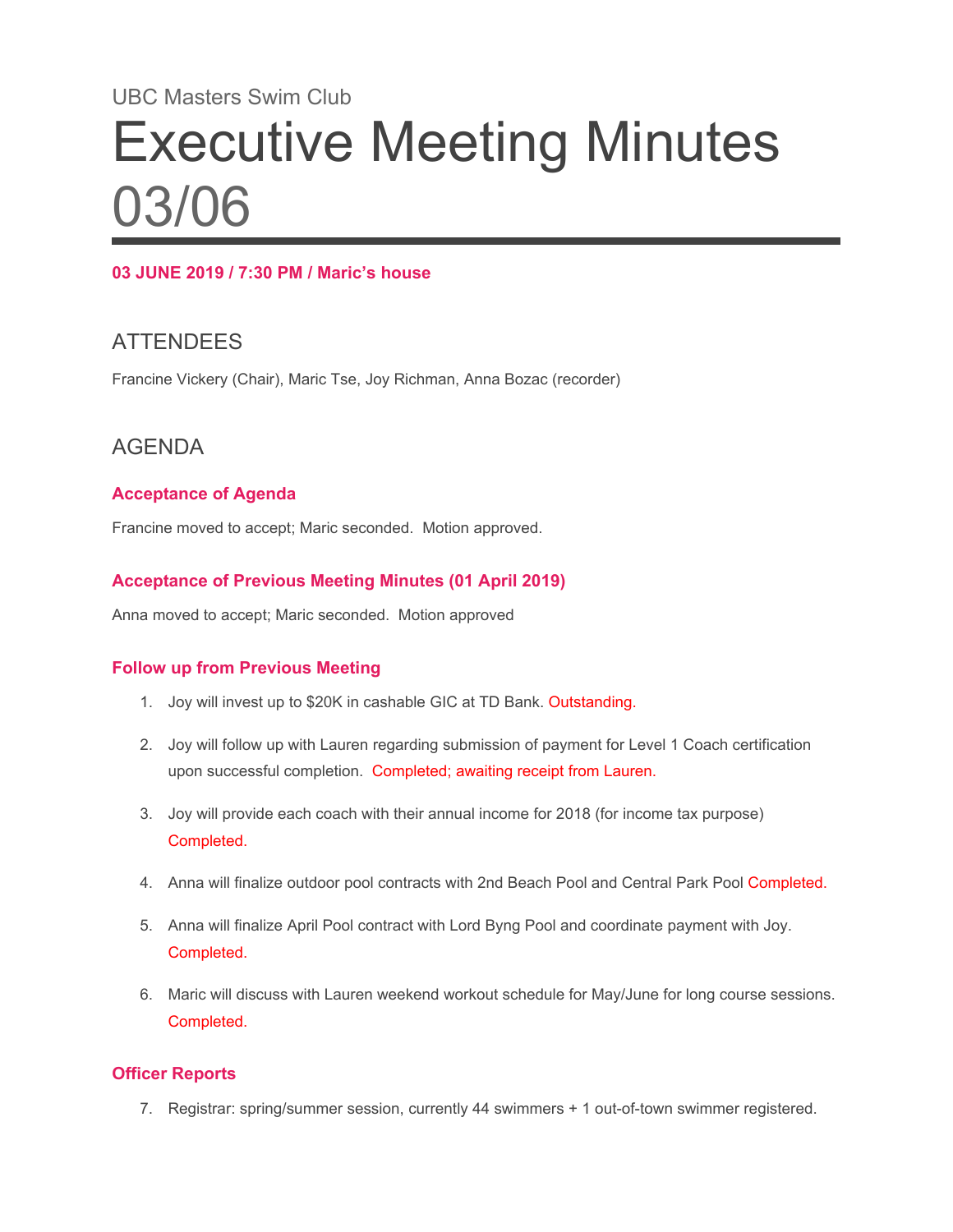- 8. Treasurer: still awaiting payment processing for: Second Beach Pool summer rental, May/June rental at Lord Byng Pool, and extra lane at UBC for May & June.
- 9. President: lots of inquiries on website. Submitted fall schedule to UBC pool and awaiting confirmation if Sunday long course set up will continue. Good feedback from members regarding Board efforts.
- 10. VP/Secretary: outdoor pool rental agreements processed; reviewed comparison of pool costs; spring pool cancellations have been rescheduled at LB when available

#### **New Business**

- UBC summer pool cancellation agreement by Board to not reschedule Thurs, July 11 cancellation, as Lord Byng is only available at 9pm.
- Club policies discussion on whether the club needs policies to support executive with any member issues. Agreement on the following member responsibilities:
	- Compliant to UBC Recreation policies, including Code of Conduct
	- Compliant with UBC Aquatic Facility Rental policies
	- Cannot swim if not registered and paid.
	- Respectful of pool etiquette

UBC Masters Swim Club Executive reserves the right to review specific issues on a case by case basis.

- MSC: Succession concerns raised by J.Tweedale; await MSABC decision
- Update on Sunday long course session: Francine has contacted UBC to inquire if set up will continue in the fall.
- 2019/20 Swim Season: Executive needs to finalize schedule, set fees and fee schedule by session. Deferred to next meeting
- Book date for AGM: tentative dates Oct 26 or Nov 2
- Coaches salary: agreement to provide increase effective September 1/2019 as follows: Head Coach = \$31.50/hr, Assistant Coach = \$26.25/hr, Coach "in training" = \$21.00
- Resolving issues with UBC Pool rental: Maric requested a regular meeting with Operations Coordinator to discuss various pool operations matters, i.e. safety, cleanliness, accessibility, etc. Pool response is regular meeting is not necessary; they suggested we sign up for their regular newsletter and send an email for any matters requiring discussion/action.

## ACTION ITEMS

- Joy to update projected budget for 19/20 season for next Board meeting
- Francine to post club policies on UBC Masters Swim Club website
- Francine to finalize date for AGM